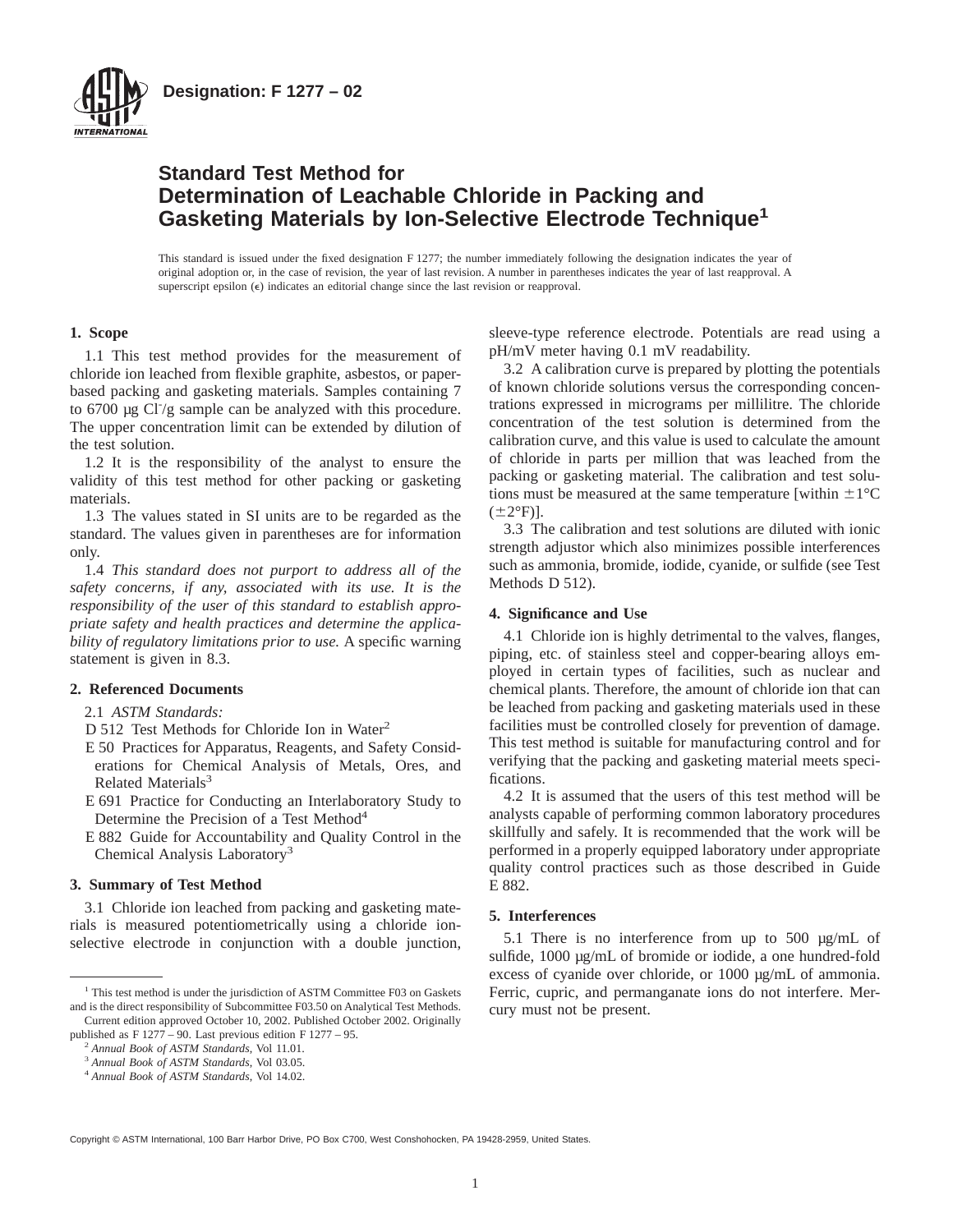# **6. Apparatus**

6.1 *Digital pH/mV Meter*, with 0.1 mV readability preferred, but 1 mV readability is acceptable.

6.2 *Chloride Ion-Selective Electrode (Cl*- *)* , having a silver chloride (AgCl) membrane. (**Warning—**Chloride ion-selective electrodes with a silver chloride/silver sulfide membrane are not suitable as the sulfide can be oxidized by the ionic strength adjustor used in this procedure.)

6.3 *Sleeve-Type Double Junction Reference Electrode*.

NOTE 1—Other types of double junction reference electrodes may be suitable, but supporting data included in this test method were obtained with only the recommended type.

6.4 *Oven*.

6.5 *Desiccator*, containing anhydrous calcium sulfate  $(CaSO<sub>4</sub>)$ .

6.6 *Hot Plate*.

6.7 *Magnetic Stirrer*, with polytetrafluorethylene (PTFE) coated stirring bars.

6.8 *Beakers*, 150 and 250-mL graduated capacities.

6.9 *Volumetric Flasks*, 100, 500, and 1000-mL capacities. 6.10 *Volumetric Pipets*, with 2, 5, 10, 25, and 50-mL

capacities.

6.11 *Graduated Cylinder*, 10-mL capacity.

6.12 *Watch Glasses*, with ribs on the bottoms.

6.13 *Glass Stirring Rods*.

6.14 *Glass Funnels*.

6.15 *Filter Paper*, with fast filtering rate.

6.16 *Polyethylene Bottles*, 150, 500, and 1000-mL capacities.

6.17 *Cotton Gloves*.

6.18 *Scissors or Knife*.

#### **7. Preparation of Reference Materials and Samples**

7.1 *Preparation of Calibration Solutions*:

7.1.1 Seven solutions shall be prepared in order to calibrate the chloride ion-selective electrode. Each solution shall contain a different concentration of chloride. Prepare the solutions as follows:

7.1.1.1 *500 µg/mL Cl*- *Solution*—With a 5-mL volumetric pipet, pipet 5 mL of 10 000 µg/mL Cl<sup>-</sup> stock solution into a 100-mL volumetric flask. Bring the solution in the flask up to the mark with distilled water and mix thoroughly.

7.1.1.2 *100 µg/mL Cl*- *Solution*—With a 10-mL volumetric pipet, pipet 10 mL of 1000 µg/mL Cl<sup>-</sup> stock solution into a 100-mL volumetric flask. Bring the solution in the flask up to the mark with distilled water and mix thoroughly.

7.1.1.3 *50 µg/mL Cl*- *Solution*—With a 5-mL volumetric pipet, pipet 5 mL of 1000 µg/mL Cl<sup>-</sup> stock solution into a 100-mL volumetric flask. Bring the solution in the flask up to the mark with distilled water and mix thoroughly.

7.1.1.4 *10 µg/mL Cl*- *Solution*—With a 10-mL volumetric pipet, pipet 10 mL of 100 µg/mL Cl<sup>-</sup> stock solution into a 100-mL volumetric flask. Bring the solution in the flask up to the mark with distilled water and mix thoroughly.

7.1.1.5 *5 µg/mL Cl*- *Solution*—With a 5-mL volumetric pipet, pipet 5 mL of 100 µg/mL Cl– stock solution into a 100-mL volumetric flask. Bring the solution in the flask up to the mark with distilled water and mix thoroughly.

7.1.1.6 *2.5 µg/mL Cl*- *Solution*—With a 25-mL volumetric pipet, pipet 25 mL of 10 µg/mL Cl<sup>-</sup> stock solution into a 100-mL volumetric flask. Bring the solution in the flask up to the mark with distilled water and mix thoroughly.

7.1.1.7 *1 µg/mL Cl*- *Solution*—With a 10-mL volumetric pipet, pipet 10 mL of 10 µg/mL Cl<sup>-</sup> stock solution into a 100-mL volumetric flask. Bring the solution in the flask up to the mark with distilled water and mix thoroughly.

7.1.1.8 Transfer each solution to a labeled polyethylene bottle and cap tightly.

7.2 *Preparation of Test and Blank Solutions*:

(**Warning—**When preparing packing or gasketing material samples, precautions should be taken to avoid chloride contamination from handling. Clean cotton gloves should be worn.)

7.2.1 Cut, with scissors or knife, or tear the packing or gasketing material into pieces 6 to 12 mm  $(\frac{1}{4}$  to  $\frac{1}{2}$  in.) square.

7.2.2 Dry the sample in an oven set at approximately 100°C (212°F) for a minimum of 1 h.

NOTE 2—If it can be demonstrated that equivalent precision can be obtained without drying the samples, this step may be eliminated.

7.2.3 Remove the sample from the oven, place in a desiccator, and cool to room temperature. Weigh 15 g of sample material to the nearest 0.01 g, place in a 250-mL beaker, and label.

7.2.4 Add 90 mL of distilled water to the beaker. Using a 10-mL graduated cylinder, add 10 mL of 0.1 *M* NaOH.

7.2.5 *Preparation of Blank Solution*—Prepare a blank solution by adding 90 mL of distilled water and 10 mL of 0.1 *M* NaOH to a 250-mL beaker. Treat the blank solution in the same manner as the test solution, but do not stir.

7.2.6 Cover the beaker with a ribbed watch glass and digest the specimen at 90°  $\pm$  5°C (195°  $\pm$  10°F) for a minimum of 4 h. Stir the specimen occasionally (at least once per hour). (**Warning—**Use glass rods to stir specimens during digestion. Using a magnetic stirrer may cause the sample material to agglomerate.)

7.2.7 Remove the test solution from the hot plate and cool. Place a filter paper in a glass funnel and moisten with distilled water. Filter the test solution into a 100-mL volumetric flask. Wash the material in the beaker with about 15 mL of distilled water and filter washings into flask. Repeat the washing step if possible, but do not let the volume in the flask exceed the 100-mL mark. Bring the solution in the flask up to 100-mL volume with distilled water and mix thoroughly. (**Warning—** Make sure that the sample is washed sufficiently, but the final volume of the test solution must be restricted to 100 mL.)

## **8. Reagents and Materials**

8.1 *Purity and Concentration of Reagents*—The purity and concentration of the chemical reagents used shall be in accordance with the requirements prescribed in Practices E 50.

8.2 *Solutions for Filling Double Junction Reference Electrode*:

8.2.1 *Inner-Chamber Filling Solution*, available from the electrode manufacturer.

8.2.2 *Outer-Chamber Filling Solution*—Use the solution prepared in 8.3.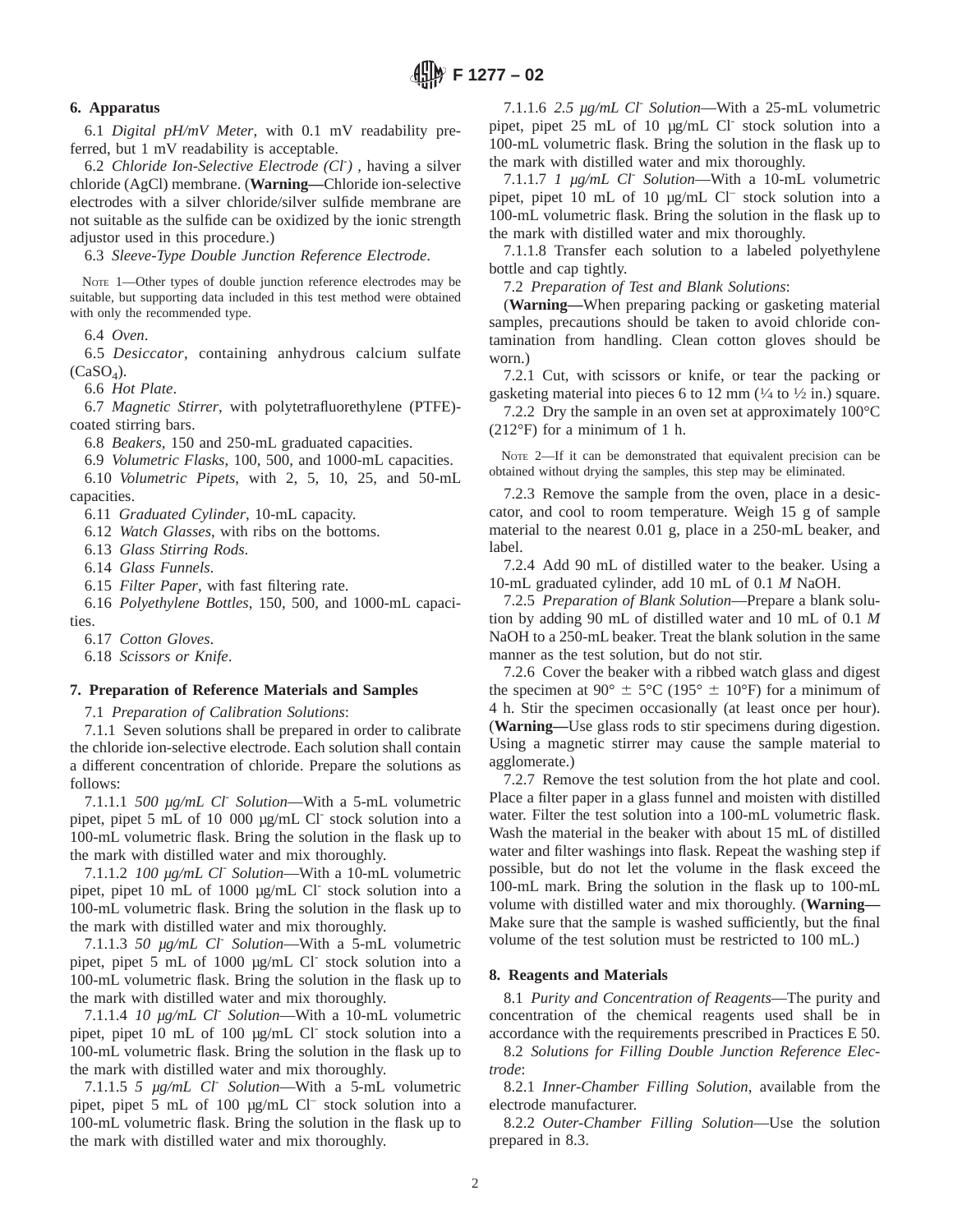8.3 *Chloride Ionic Strength Adjustor (CISA)*—Dissolve 15.1 g of sodium bromate (NaBrO<sub>3</sub>) in 800 mL of distilled water. Add 75 mL of concentrated nitric acid  $(HNO<sub>3</sub>,$  specific gravity 1.42) and stir well. Dilute with distilled water to 1 L. Store CISA in a polyethylene or glass bottle. (**Warning—**For low level chloride measurements (less than 5 mg/L), the nitric acid used must not contain more than 0.005 % chloride and the sodium bromate must not contain more than 0.003 % chloride.) (**Warning—**Sodium bromate is a strong oxidant and should be handled with care. The preparation and dilution of CISA should be made in a well-ventilated area, preferably in a hood.)

8.4 *10 000 µg/mL Cl*- *Stock Solution*—Place about 20 g of sodium chloride (NaCl) in a weighing bottle and dry in an oven at 110°C (230°F) for 1 h. Remove weighing bottle from oven, place in a desiccator, and cool to room temperature. As quickly as possible, weigh 16.485 g of the dried NaCl and place in a 500-mL beaker. Dissolve the NaCl with distilled water. Using a glass funnel, transfer the NaCl solution to a 1-L volumetric flask. Wash the beaker with a small quantity (40 to 50 mL) of distilled water and transfer washings to flask. Repeat washing step five times. Bring solution in flask up to the mark with distilled water and mix thoroughly. Store in a labeled 1000-mL polyethylene bottle.

8.5 *1000 µg/mL Cl*- *Stock Solution*—With a 10-mL volumetric pipet, pipet 10 mL of the 10 000 µg/mL Cl<sup>-</sup> stock solution into a 100-mL volumetric flask. Bring the solution in the flask up to the mark with distilled water and mix thoroughly. Store in a labeled 150-mL polyethylene bottle.

8.6 *100 µg/mL Cl*- *Stock Solution*—With a 10-mL volumetric pipet, pipet 10 mL of the 1000 µg/mL stock solution into a 100-mL volumetric flask. Bring the solution in the flask up to the mark with distilled water and mix thoroughly. Store in a labeled 150-mL polyethylene bottle.

8.7 *10 µg/mL Cl*- *Stock Solution*—With a 10-mL volumetric pipet, pipet 10 mL of the 100 µg/mL stock solution into a 100-mL volumetric flask. Bring the solution in the flask up to the mark with distilled water and mix thoroughly. Store in a labeled 150-mL polyethylene bottle.

8.8 *0.1 M Sodium Hydroxide Stock Solution (NaOH)*— Weigh 4.0  $g \pm 0.1$  g of NaOH and place in a 250-mL beaker. Add 50 mL of distilled water to the beaker slowly while stirring constantly with a glass stirring rod. Stir until NaOH is dissolved completely. Using a glass funnel, transfer the NaOH solution to a 1-L volumetric flask. Wash beaker with a small quantity (40 to 50 mL) of distilled water and transfer washings to flask. Bring solution in flask up to the mark with distilled water and mix thoroughly. Store in a 1000-mL polyethylene bottle.

#### **9. Preparation of Apparatus**

9.1 Prepare and operate the pH/mV meter in accordance with the manufacturer's instructions.

NOTE 3—It is not within the scope of an ASTM test method to prescribe minute details relative to the preparation of the apparatus. For a description and specific details concerning the operation of a particular piece of equipment, refer to the manufacturer's manual.

9.2 Use and care for the chloride ion-selective electrode and the reference electrode in accordance with the manufacturer's

instructions (see Note 3). (**Warning—**It is important to keep the flat end of the electrode well-polished, but care should be taken not to damage it.)

9.2.1 Fill the inner and outer chambers of the reference electrode with the recommended solutions (see 8.2.1 and 8.2.2).

# **10. Calibration**

10.1 Label seven clean and dry 150-mL beakers with the chloride concentrations of the seven calibration solutions. Add a stirring bar to each beaker, and pipet 25 mL of the appropriate calibration solution into the variously labeled beakers.

10.2 Pipet 25 mL of CISA into each beaker.

10.3 Place the chloride ion-selective electrode and the reference electrode in the calibration solution of lowest chloride concentration (that is, 1 µg/mL) and turn on the magnetic stirrer. With the pH/mV meter in the *mV* mode, wait 1 to 2 min and then record the potential observed.

10.4 Remove the electrodes from the solution, rinse with distilled water using a wash bottle, and gently wipe them dry with a soft paper wiper.

10.5 Measure the potentials of the other calibration solutions as described in 10.3 and 10.4. Begin with the 2.5 µg/mL Cl<sup>-</sup> solution and proceed stepwise to the next solution of higher concentration.

NOTE 4-A stable potential reading may be obtained in less than 1 min for calibration solutions with higher chloride concentrations.

10.6 The calibration curve should be linear at chloride concentrations greater than 5  $\mu$ g/mL, with a slope of 58  $\pm$  3 mV. Estimate the slope of the linear portion of the curve by taking the difference in potential between the 10 and 100  $\mu$ g/mL calibration solutions. If the slope is not 58  $\pm$  3 mV, this indicates that either the pH/mV meter or one, or both, of the electrodes may be malfunctioning and requires servicing, or that one of the calibration solutions was prepared improperly. If the potential does differ by  $58 \pm 3$  mV, proceed to prepare the calibration curve in accordance with 10.7.

10.7 *Preparation of Calibration Curve*—Using semilogarithmic graph paper, construct a calibration curve by plotting the potential observed for each of the calibration solutions on the linear scale versus the corresponding chloride concentration in micrograms per millilitre  $(\mu g/mL)$  on the logarithmic scale. (**Warning—**This is an extremely sensitive test method; therefore, each time samples are analyzed, a set of calibration solutions must be measured and a new calibration curve must be prepared with the values obtained. Since chloride will be oxidized upon prolonged standing, calibration solutions that have been mixed with CISA should be discarded once the analysis has been completed. Fresh mixtures of the calibration solutions and CISA must be prepared each time samples are analyzed.)

#### **11. Procedure**

11.1 Label a clean and dry 150-mL beaker with the proper sample identification and add a stirring bar. Pipet 25 mL of the test solution into the beaker and, using a 25-mL volumetric pipet, add 25-mL of CISA to the beaker. Treat all the other test solutions and the blank solution in the same manner. Wait 10